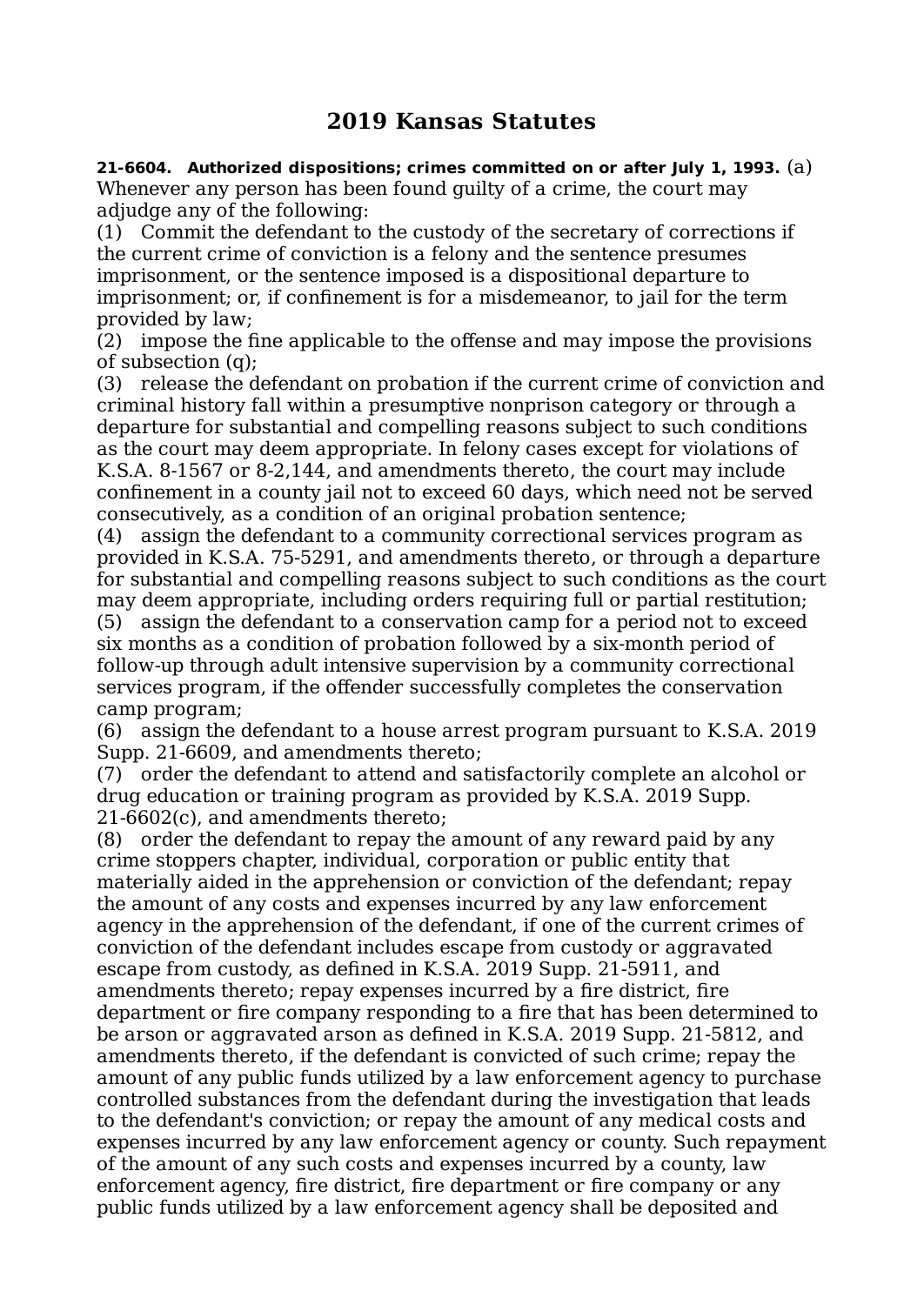credited to the same fund from which the public funds were credited to prior to use by the county, law enforcement agency, fire district, fire department or fire company;

(9) order the defendant to pay the administrative fee authorized by K.S.A. 22-4529, and amendments thereto, unless waived by the court;

(10) order the defendant to pay a domestic violence special program fee authorized by K.S.A. 20-369, and amendments thereto;

(11) if the defendant is convicted of a misdemeanor or convicted of a felony specified in K.S.A. 2019 Supp. 21-6804(i), and amendments thereto, assign the defendant to work release program, other than a program at a correctional institution under the control of the secretary of corrections as defined in K.S.A. 75-5202, and amendments thereto, provided such work release program requires such defendant to return to confinement at the end of each day in the work release program. On a second or subsequent conviction of K.S.A. 8-1567, and amendments thereto, an offender placed into a work release program shall serve the total number of hours of confinement mandated by that section;

(12) order the defendant to pay the full amount of unpaid costs associated with the conditions of release of the appearance bond under K.S.A. 22-2802, and amendments thereto;

(13) impose any appropriate combination of (1), (2), (3), (4), (5), (6), (7), (8), (9), (10), (11) and (12); or

(14) suspend imposition of sentence in misdemeanor cases.

(b) (1) In addition to or in lieu of any of the above, the court shall order the defendant to pay restitution, which shall include, but not be limited to, damage or loss caused by the defendant's crime, unless the court finds compelling circumstances that would render a plan of restitution unworkable. In regard to a violation of K.S.A. 2019 Supp. 21-6107, and amendments thereto, such damage or loss shall include, but not be limited to, attorney fees and costs incurred to repair the credit history or rating of the person whose personal identification documents were obtained and used in violation of such section, and to satisfy a debt, lien or other obligation incurred by the person whose personal identification documents were obtained and used in violation of such section. In regard to a violation of K.S.A. 2019 Supp. 21-5801, 21-5807 or 21-5813, and amendments thereto, such damage or loss shall include the cost of repair or replacement of the property that was damaged, the reasonable cost of any loss of production, crops and livestock, reasonable labor costs of any kind, reasonable material costs of any kind and any reasonable costs that are attributed to equipment that is used to abate or repair the damage to the property. If the court finds a plan of restitution unworkable, the court shall state on the record in detail the reasons therefor.

(2) If the court orders restitution, the restitution shall be a judgment against the defendant, which may be collected by the court by garnishment or other execution as on judgments in civil cases. If, after 60 days from the date restitution is ordered by the court, a defendant is found to be in noncompliance with the plan established by the court for payment of restitution, and the victim to whom restitution is ordered paid has not initiated proceedings in accordance with K.S.A. 60-4301 et seq., and amendments thereto, the court shall assign an agent procured by the attorney general pursuant to K.S.A. 75-719, and amendments thereto, to collect the restitution on behalf of the victim. The chief judge of each judicial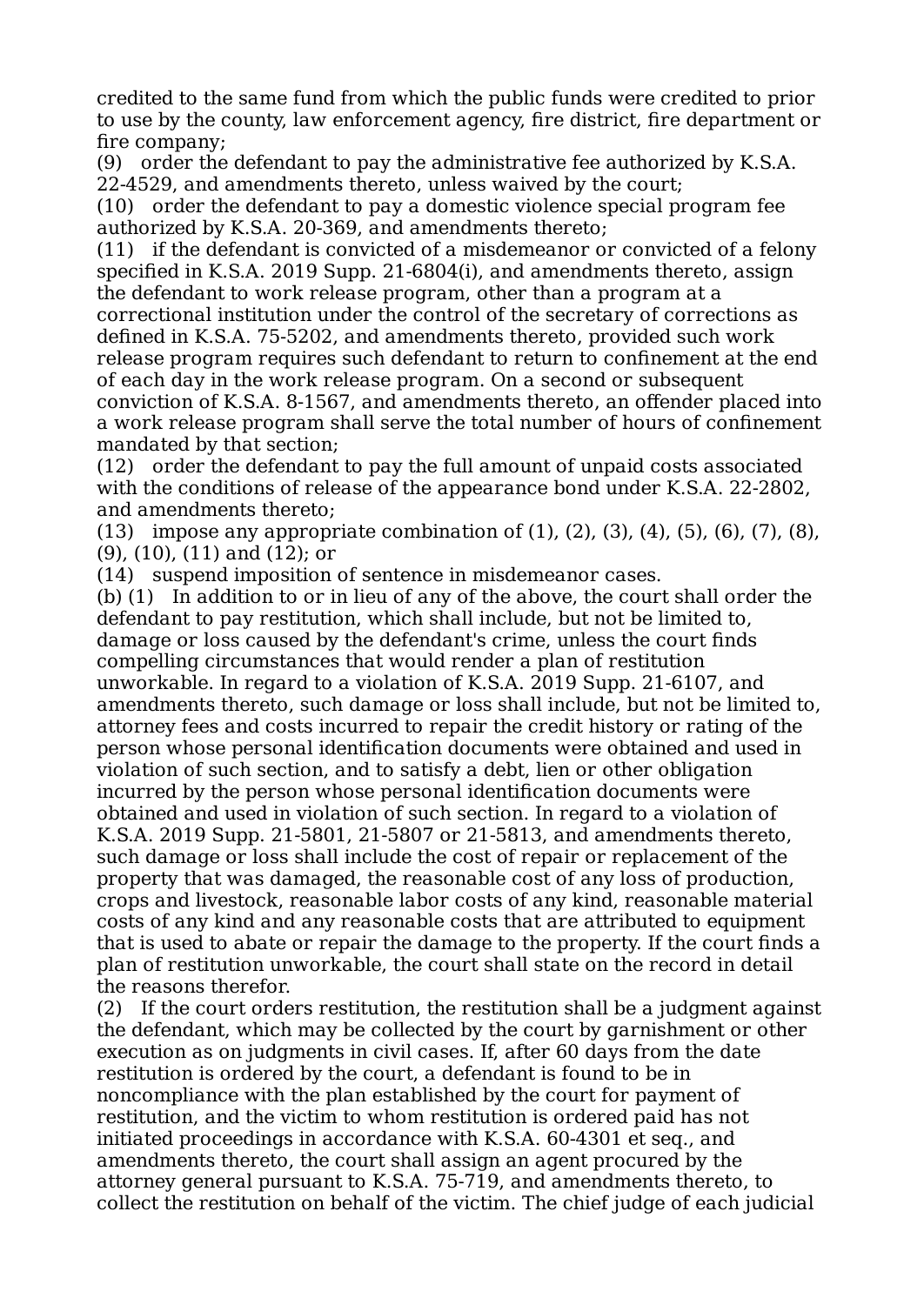district may assign such cases to an appropriate division of the court for the conduct of civil collection proceedings.

(c) In addition to or in lieu of any of the above, the court shall order the defendant to submit to and complete an alcohol and drug evaluation, and pay a fee therefor, when required by K.S.A. 2019 Supp. 21-6602(d), and amendments thereto.

(d) In addition to any of the above, the court shall order the defendant to reimburse the county general fund for all or a part of the expenditures by the county to provide counsel and other defense services to the defendant. Any such reimbursement to the county shall be paid only after any order for restitution has been paid in full. In determining the amount and method of payment of such sum, the court shall take account of the financial resources of the defendant and the nature of the burden that payment of such sum will impose. A defendant who has been required to pay such sum and who is not willfully in default in the payment thereof may at any time petition the court that sentenced the defendant to waive payment of such sum or any unpaid portion thereof. If it appears to the satisfaction of the court that payment of the amount due will impose manifest hardship on the defendant or the defendant's immediate family, the court may waive payment of all or part of the amount due or modify the method of payment.

(e) In releasing a defendant on probation, the court shall direct that the defendant be under the supervision of a court services officer. If the court commits the defendant to the custody of the secretary of corrections or to jail, the court may specify in its order the amount of restitution to be paid and the person to whom it shall be paid if restitution is later ordered as a condition of parole, conditional release or postrelease supervision. (f) (1) When a new felony is committed while the offender is incarcerated and serving a sentence for a felony, or while the offender is on probation, assignment to a community correctional services program, parole, conditional release or postrelease supervision for a felony, a new sentence shall be imposed consecutively pursuant to the provisions of K.S.A. 2019 Supp. 21-6606, and amendments thereto, and the court may sentence the offender to imprisonment for the new conviction, even when the new crime of conviction otherwise presumes a nonprison sentence. In this event, imposition of a prison sentence for the new crime does not constitute a departure. (2) When a new felony is committed during a period of time when the defendant would have been on probation, assignment to a community correctional services program, parole, conditional release or postrelease supervision for a felony had the defendant not been granted release by the

court pursuant to K.S.A. 2019 Supp. 21-6608(d), and amendments thereto, or the prisoner review board pursuant to K.S.A. 22-3717, and amendments thereto, the court may sentence the offender to imprisonment for the new conviction, even when the new crime of conviction otherwise presumes a nonprison sentence. In this event, imposition of a prison sentence for the new crime does not constitute a departure.

(3) When a new felony is committed while the offender is incarcerated in a juvenile correctional facility pursuant to K.S.A. 38-1671, prior to its repeal, or K.S.A. 2019 Supp. 38-2373, and amendments thereto, for an offense, which if committed by an adult would constitute the commission of a felony, upon conviction, the court shall sentence the offender to imprisonment for the new conviction, even when the new crime of conviction otherwise presumes a nonprison sentence. In this event, imposition of a prison sentence for the new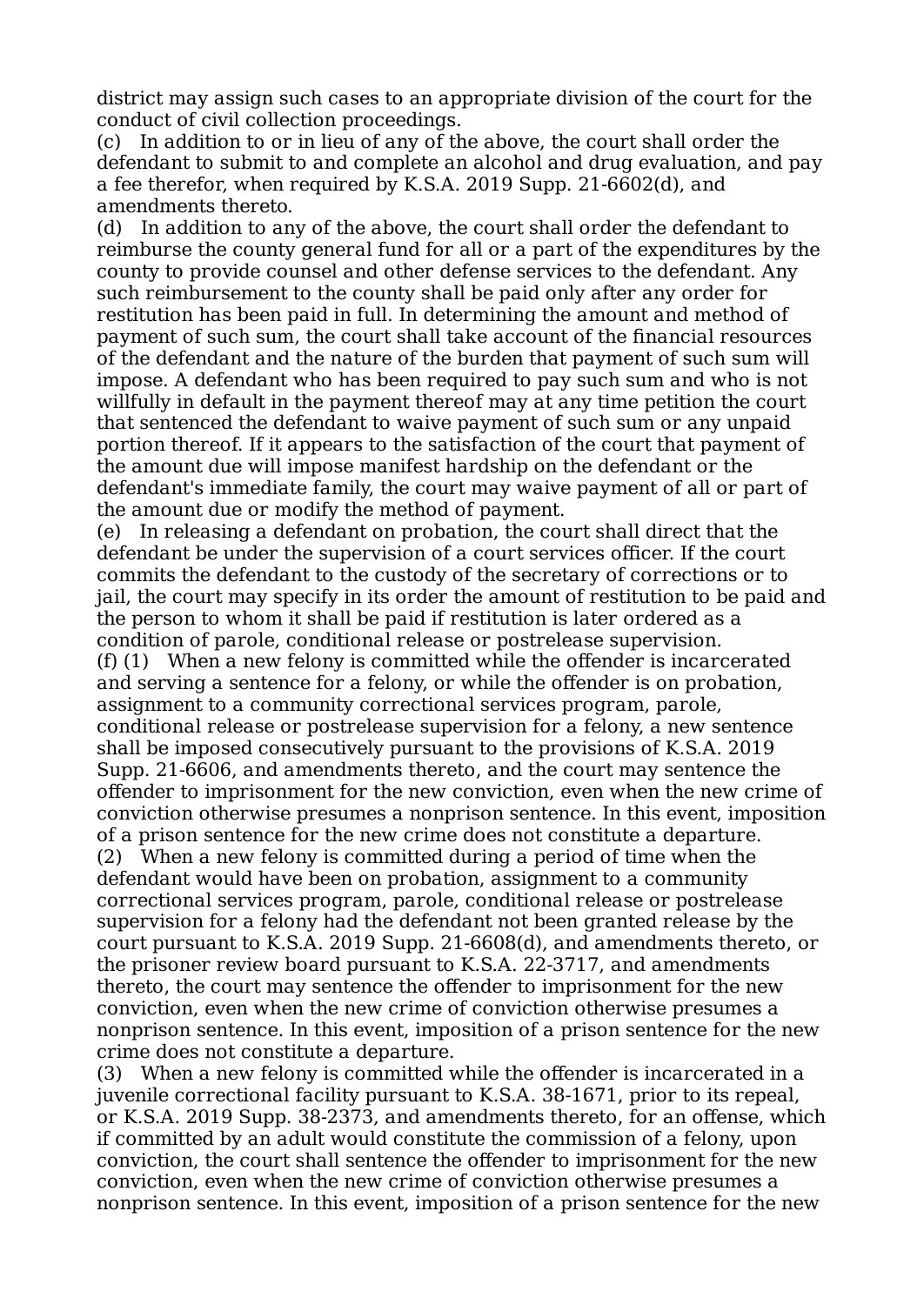crime does not constitute a departure. The conviction shall operate as a full and complete discharge from any obligations, except for an order of restitution, imposed on the offender arising from the offense for which the offender was committed to a juvenile correctional facility.

(4) When a new felony is committed while the offender is on release for a felony pursuant to the provisions of article 28 of chapter 22 of the Kansas Statutes Annotated, and amendments thereto, or similar provisions of the laws of another jurisdiction, a new sentence may be imposed consecutively pursuant to the provisions of K.S.A. 2019 Supp. 21-6606, and amendments thereto, and the court may sentence the offender to imprisonment for the new conviction, even when the new crime of conviction otherwise presumes a nonprison sentence. In this event, imposition of a prison sentence for the new crime does not constitute a departure.

(g) Prior to imposing a dispositional departure for a defendant whose offense is classified in the presumptive nonprison grid block of either sentencing guideline grid, prior to sentencing a defendant to incarceration whose offense is classified in grid blocks 5-H, 5-I or 6-G of the sentencing guidelines grid for nondrug crimes, in grid blocks 3-E, 3-F, 3-G, 3-H or 3-I of the sentencing guidelines grid for drug crimes committed prior to July 1, 2012, or in grid blocks 4-E, 4-F, 4-G, 4-H or 4-I of the sentencing guidelines grid for drug crimes committed on or after July 1, 2012, prior to sentencing a defendant to incarceration whose offense is classified in grid blocks 4-E or 4- F of the sentencing guidelines grid for drug crimes committed prior to July 1, 2012, or in grid blocks 5-C, 5-D, 5-E or 5-F of the sentencing guidelines grid for drug crimes committed on or after July 1, 2012, and whose offense does not meet the requirements of K.S.A. 2019 Supp. 21-6824, and amendments thereto, prior to revocation of a nonprison sanction of a defendant whose offense is classified in grid blocks 4-E or 4-F of the sentencing guidelines grid for drug crimes committed prior to July 1, 2012, or in grid blocks 5-C, 5-D, 5- E or 5-F of the sentencing guidelines grid for drug crimes committed on or after July 1, 2012, and whose offense does not meet the requirements of K.S.A. 2019 Supp. 21-6824, and amendments thereto, or prior to revocation of a nonprison sanction of a defendant whose offense is classified in the presumptive nonprison grid block of either sentencing guideline grid or grid blocks 5-H, 5-I or 6-G of the sentencing guidelines grid for nondrug crimes, in grid blocks 3-E, 3-F, 3-G, 3-H or 3-I of the sentencing guidelines grid for drug crimes committed prior to July 1, 2012, or in grid blocks 4-E, 4-F, 4-G, 4-H or 4-I of the sentencing guidelines grid for drug crimes committed on or after July 1, 2012, the court shall consider placement of the defendant in the Labette correctional conservation camp, conservation camps established by the secretary of corrections pursuant to K.S.A. 75-52,127, and amendments thereto, or a community intermediate sanction center. Pursuant to this subsection the defendant shall not be sentenced to imprisonment if space is available in a conservation camp or community intermediate sanction center and the defendant meets all of the conservation camp's or community intermediate sanction center's placement criteria unless the court states on the record the reasons for not placing the defendant in a conservation camp or community intermediate sanction center.

(h) In committing a defendant to the custody of the secretary of corrections, the court shall fix a term of confinement within the limits provided by law. In those cases where the law does not fix a term of confinement for the crime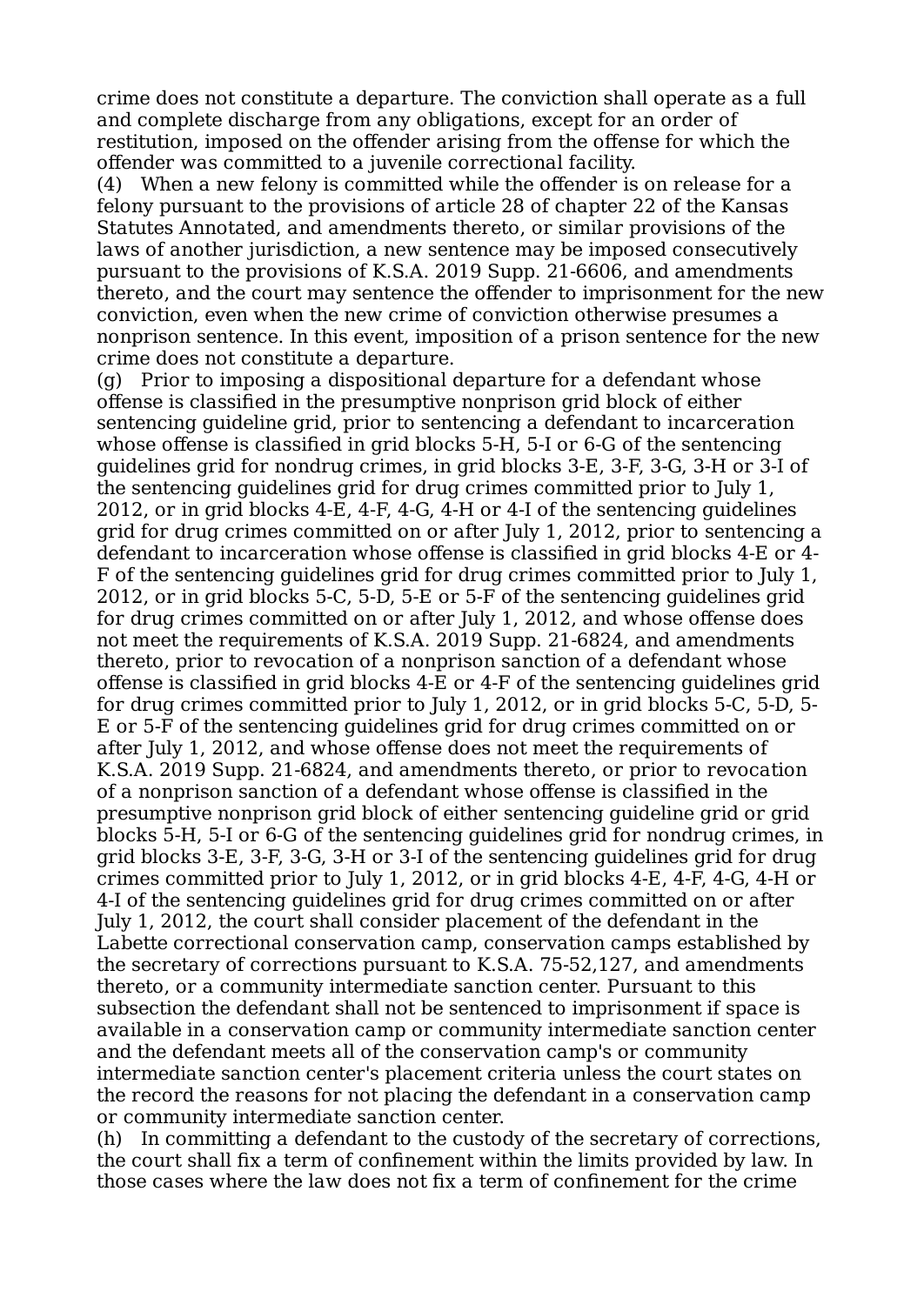for which the defendant was convicted, the court shall fix the term of such confinement.

(i) In addition to any of the above, the court shall order the defendant to reimburse the state general fund for all or part of the expenditures by the state board of indigents' defense services to provide counsel and other defense services to the defendant. In determining the amount and method of payment of such sum, the court shall take account of the financial resources of the defendant and the nature of the burden that payment of such sum will impose. A defendant who has been required to pay such sum and who is not willfully in default in the payment thereof may at any time petition the court that sentenced the defendant to waive payment of such sum or any unpaid portion thereof. If it appears to the satisfaction of the court that payment of the amount due will impose manifest hardship on the defendant or the defendant's immediate family, the court may waive payment of all or part of the amount due or modify the method of payment. The amount of attorney fees to be included in the court order for reimbursement shall be the amount claimed by appointed counsel on the payment voucher for indigents' defense services or the amount prescribed by the board of indigents' defense services reimbursement tables as provided in K.S.A. 22-4522, and amendments thereto, whichever is less.

(j) This section shall not deprive the court of any authority conferred by any other Kansas statute to decree a forfeiture of property, suspend or cancel a license, remove a person from office or impose any other civil penalty as a result of conviction of crime.

(k) An application for or acceptance of probation or assignment to a community correctional services program shall not constitute an acquiescence in the judgment for purpose of appeal, and any convicted person may appeal from such conviction, as provided by law, without regard to whether such person has applied for probation, suspended sentence or assignment to a community correctional services program.

(l) The secretary of corrections is authorized to make direct placement to the Labette correctional conservation camp or a conservation camp established by the secretary pursuant to K.S.A. 75-52,127, and amendments thereto, of an inmate sentenced to the secretary's custody if the inmate:

(1) Has been sentenced to the secretary for a probation revocation, as a departure from the presumptive nonimprisonment grid block of either sentencing grid, for an offense that is classified in grid blocks 5-H, 5-I or 6-G of the sentencing guidelines grid for nondrug crimes, in grid blocks 3-E, 3-F, 3-G, 3-H or 3-I of the sentencing guidelines grid for drug crimes committed prior to July 1, 2012, in grid blocks 4-E, 4-F, 4-G, 4-H or 4-I of the sentencing guidelines grid for drug crimes committed on or after July 1, 2012, or for an offense that is classified in grid blocks 4-E or 4-F of the sentencing guidelines grid for drug crimes committed prior to July 1, 2012, or in grid blocks 5-C, 5- D, 5-E or 5-F of the sentencing guidelines grid for drug crimes committed on or after July 1, 2012, and such offense does not meet the requirements of K.S.A. 2019 Supp. 21-6824, and amendments thereto; and

(2) otherwise meets admission criteria of the camp.

If the inmate successfully completes a conservation camp program, the secretary of corrections shall report such completion to the sentencing court and the county or district attorney. The inmate shall then be assigned by the court to six months of follow-up supervision conducted by the appropriate community corrections services program. The court may also order that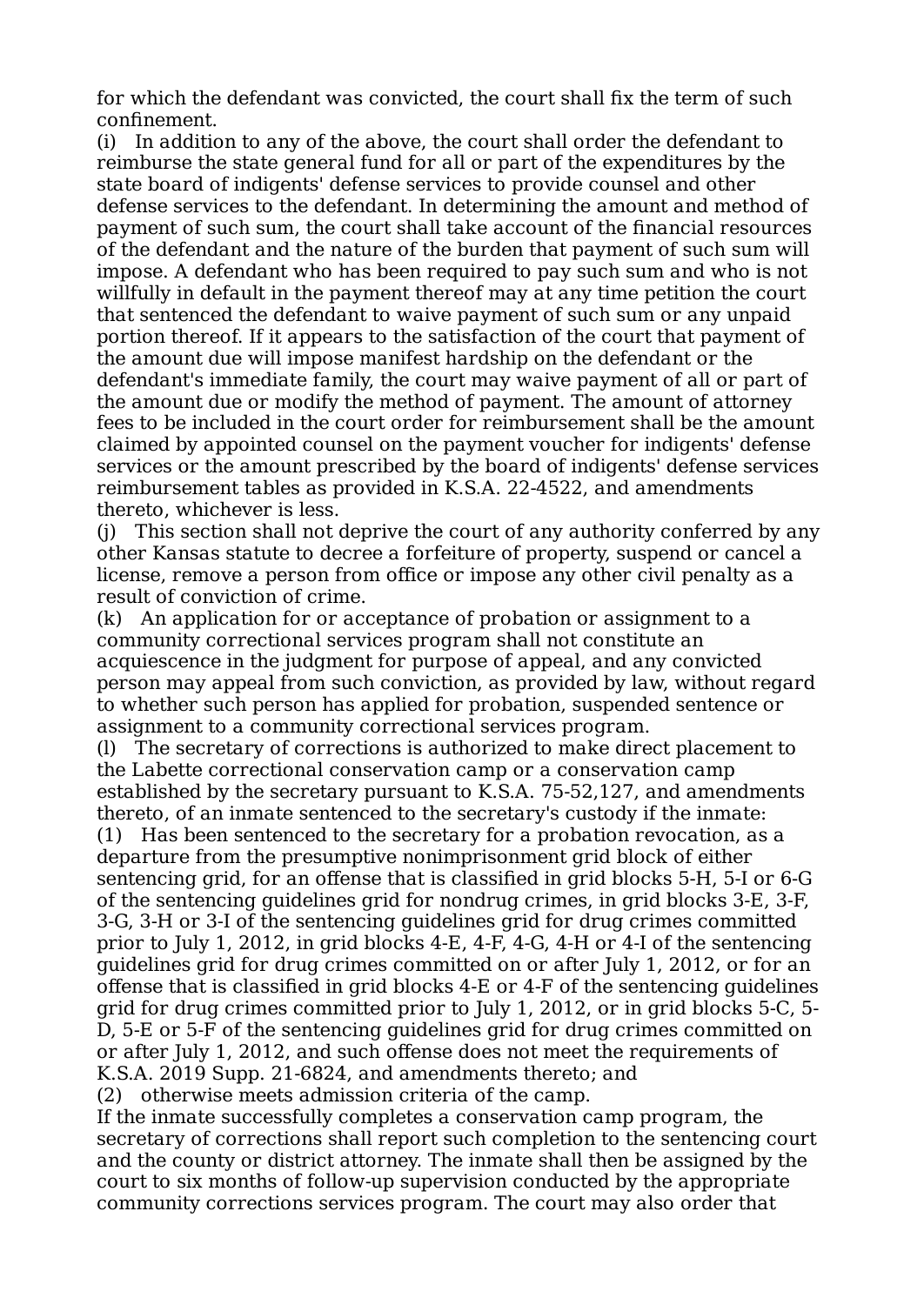supervision continue thereafter for the length of time authorized by K.S.A. 2019 Supp. 21-6608, and amendments thereto.

(m) When it is provided by law that a person shall be sentenced pursuant to K.S.A. 1993 Supp. 21-4628, prior to its repeal, the provisions of this section shall not apply.

(n) (1) Except as provided by K.S.A. 2019 Supp. 21-6630 and 21-6805(f), and amendments thereto, in addition to any of the above, for felony violations of K.S.A. 2019 Supp. 21-5706, and amendments thereto, the court shall require the defendant who meets the requirements established in K.S.A. 2019 Supp. 21-6824, and amendments thereto, to participate in a certified drug abuse treatment program, as provided in K.S.A. 75-52,144, and amendments thereto, including, but not limited to, an approved after-care plan. The amount of time spent participating in such program shall not be credited as service on the underlying prison sentence.

(2) If the defendant fails to participate in or has a pattern of intentional conduct that demonstrates the defendant's refusal to comply with or participate in the treatment program, as established by judicial finding, the defendant shall be subject to sanction or revocation pursuant to the provisions of K.S.A. 22-3716, and amendments thereto. If the defendant's probation is revoked, the defendant shall serve the underlying prison sentence as established in K.S.A. 2019 Supp. 21-6805, and amendments thereto.

(A) Except as provided in subsection  $(n)(2)(B)$ , for those offenders who are convicted on or after July 1, 2003, but prior to July 1, 2013, upon completion of the underlying prison sentence, the offender shall not be subject to a period of postrelease supervision.

(B) Offenders whose crime of conviction was committed on or after July 1, 2013, and whose probation is revoked pursuant to K.S.A. 22-3716(c), and amendments thereto, or whose underlying prison term expires while serving a sanction pursuant to K.S.A. 22-3716(c)(1), and amendments thereto, shall serve a period of postrelease supervision upon the completion of the underlying prison term.

(o) (1) Except as provided in paragraph (3), in addition to any other penalty or disposition imposed by law, upon a conviction for unlawful possession of a controlled substance or controlled substance analog in violation of K.S.A. 2019 Supp. 21-5706, and amendments thereto, in which the trier of fact makes a finding that the unlawful possession occurred while transporting the controlled substance or controlled substance analog in any vehicle upon a highway or street, the offender's driver's license or privilege to operate a motor vehicle on the streets and highways of this state shall be suspended for one year.

(2) Upon suspension of a license pursuant to this subsection, the court shall require the person to surrender the license to the court, which shall transmit the license to the division of motor vehicles of the department of revenue, to be retained until the period of suspension expires. At that time, the licensee may apply to the division for return of the license. If the license has expired, the person may apply for a new license, which shall be issued promptly upon payment of the proper fee and satisfaction of other conditions established by law for obtaining a license unless another suspension or revocation of the person's privilege to operate a motor vehicle is in effect.

(3) (A) In lieu of suspending the driver's license or privilege to operate a motor vehicle on the highways of this state of any person as provided in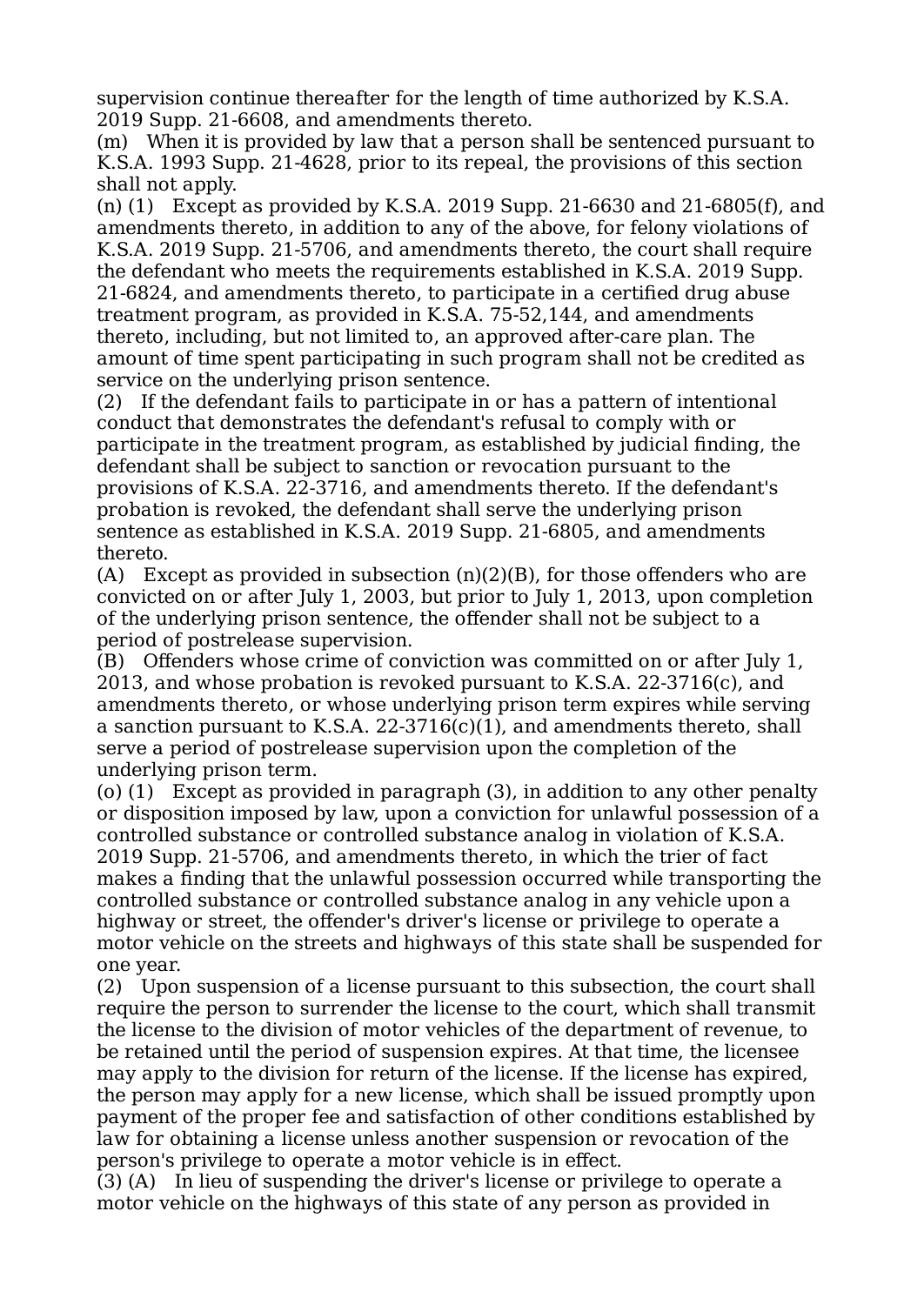paragraph (1), the judge of the court in which such person was convicted may enter an order that places conditions on such person's privilege of operating a motor vehicle on the highways of this state, a certified copy of which such person shall be required to carry any time such person is operating a motor vehicle on the highways of this state. Any such order shall prescribe the duration of the conditions imposed, which in no event shall be for a period of more than one year.

(B) Upon entering an order restricting a person's license hereunder, the judge shall require such person to surrender such person's driver's license to the judge who shall cause it to be transmitted to the division of vehicles, together with a copy of the order. Upon receipt thereof, the division of vehicles shall issue without charge a driver's license, which shall indicate on its face that conditions have been imposed on such person's privilege of operating a motor vehicle and that a certified copy of the order imposing such conditions is required to be carried by the person for whom the license was issued any time such person is operating a motor vehicle on the highways of this state. If the person convicted is a nonresident, the judge shall cause a copy of the order to be transmitted to the division and the division shall forward a copy of it to the motor vehicle administrator of such person's state of residence. Such judge shall furnish to any person whose driver's license has had conditions imposed on it under this paragraph a copy of the order, which shall be recognized as a valid Kansas driver's license until such time as the division shall issue the restricted license provided for in this paragraph.

(C) Upon expiration of the period of time for which conditions are imposed pursuant to this subsection, the licensee may apply to the division for the return of the license previously surrendered by such licensee. In the event such license has expired, such person may apply to the division for a new license, which shall be issued immediately by the division upon payment of the proper fee and satisfaction of the other conditions established by law, unless such person's privilege to operate a motor vehicle on the highways of this state has been suspended or revoked prior thereto. If any person shall violate any of the conditions imposed under this paragraph, such person's driver's license or privilege to operate a motor vehicle on the highways of this state shall be revoked for a period of not less than 60 days nor more than one year by the judge of the court in which such person is convicted of violating such conditions.

(4) As used in this subsection, "highway" and "street" mean the same as in K.S.A. 8-1424 and 8-1473, and amendments thereto.

(p) In addition to any of the above, for any criminal offense that includes the domestic violence designation pursuant to K.S.A. 2019 Supp. 22-4616, and amendments thereto, the court shall require the defendant to: (1) Undergo a domestic violence offender assessment conducted by a certified batterer intervention program; and (2) follow all recommendations made by such program, unless otherwise ordered by the court or the department of corrections. The court may order a domestic violence offender assessment and any other evaluation prior to sentencing if the assessment or evaluation would assist the court in determining an appropriate sentence. The entity completing the assessment or evaluation shall provide the assessment or evaluation and recommendations to the court and the court shall provide the domestic violence offender assessment to any entity responsible for supervising such defendant. A defendant ordered to undergo a domestic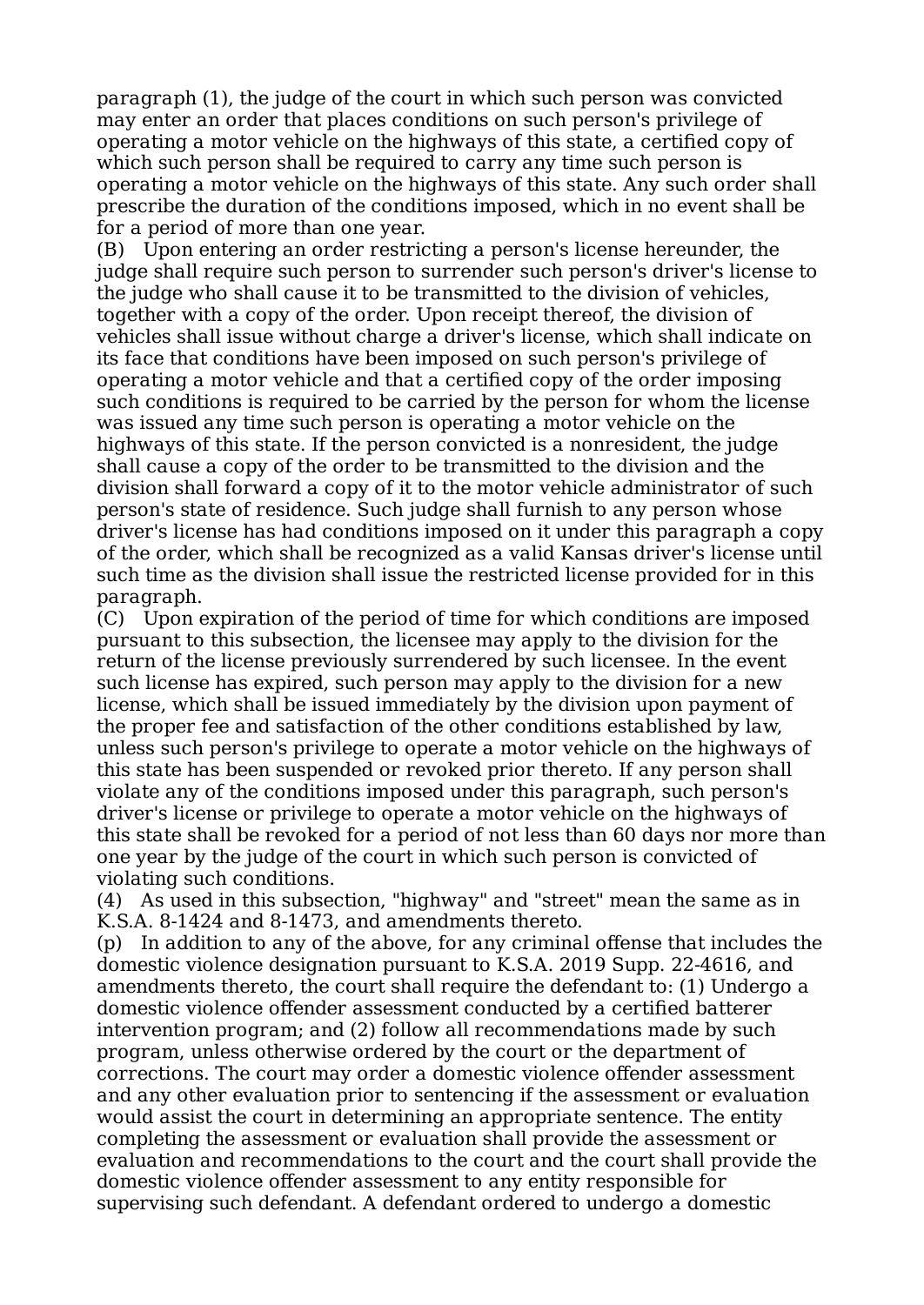violence offender assessment shall be required to pay for the assessment and, unless otherwise ordered by the court or the department of corrections, for completion of all recommendations.

(q) In imposing a fine, the court may authorize the payment thereof in installments. In lieu of payment of any fine imposed, the court may order that the person perform community service specified by the court. The person shall receive a credit on the fine imposed in an amount equal to \$5 for each full hour spent by the person in the specified community service. The community service ordered by the court shall be required to be performed by the later of one year after the fine is imposed or one year after release from imprisonment or jail, or by an earlier date specified by the court. If by the required date the person performs an insufficient amount of community service to reduce to zero the portion of the fine required to be paid by the person, the remaining balance shall become due on that date. If conditional reduction of any fine is rescinded by the court for any reason, then pursuant to the court's order the person may be ordered to perform community service by one year after the date of such rescission or by an earlier date specified by the court. If by the required date the person performs an insufficient amount of community service to reduce to zero the portion of the fine required to be paid by the person, the remaining balance of the fine shall become due on that date. All credits for community service shall be subject to review and approval by the court.

(r) In addition to any other penalty or disposition imposed by law, for any defendant sentenced to imprisonment pursuant to K.S.A. 21-4643, prior to its repeal, or K.S.A. 2019 Supp. 21-6627, and amendments thereto, for crimes committed on or after July 1, 2006, the court shall order that the defendant be electronically monitored upon release from imprisonment for the duration of the defendant's natural life and that the defendant shall reimburse the state for all or part of the cost of such monitoring as determined by the prisoner review board.

(s) Whenever the court has released the defendant on probation pursuant to subsection (a)(3), the defendant's supervising court services officer, with the concurrence of the chief court services officer, may impose the violation sanctions as provided in K.S.A. 22-3716(c)(1)(B), and amendments thereto, without further order of the court, unless the defendant, after being apprised of the right to a revocation hearing before the court pursuant to K.S.A. 22-3716(b), and amendments thereto, refuses to waive such right.

(t) Whenever the court has assigned the defendant to a community correctional services program pursuant to subsection (a)(4), the defendant's community corrections officer, with the concurrence of the community corrections director, may impose the violation sanctions as provided in K.S.A.  $22-3716(c)(1)(B)$ , and amendments thereto, without further order of the court unless the defendant, after being apprised of the right to a revocation hearing before the court pursuant to K.S.A. 22-3716(b), and amendments thereto, refuses to waive such right.

(u) In addition to any of the above, the court shall authorize an additional 18 days of confinement in a county jail to be reserved for sanctions as set forth in K.S.A. 22-3716(b)(3)(B), (b)(4) or (c)(1)(B), and amendments thereto. **History:** L. 2010, ch. 136, § 244; L. 2011, ch. 100, § 18; L. 2012, ch. 32, § 1; L. 2012, ch. 150, § 29; L. 2013, ch. 76, § 1; L. 2014, ch. 102, § 4; L. 2015, ch. 96, § 10; L. 2018, ch. 106, § 23; L. 2019, ch. 59, § 8; July 1.